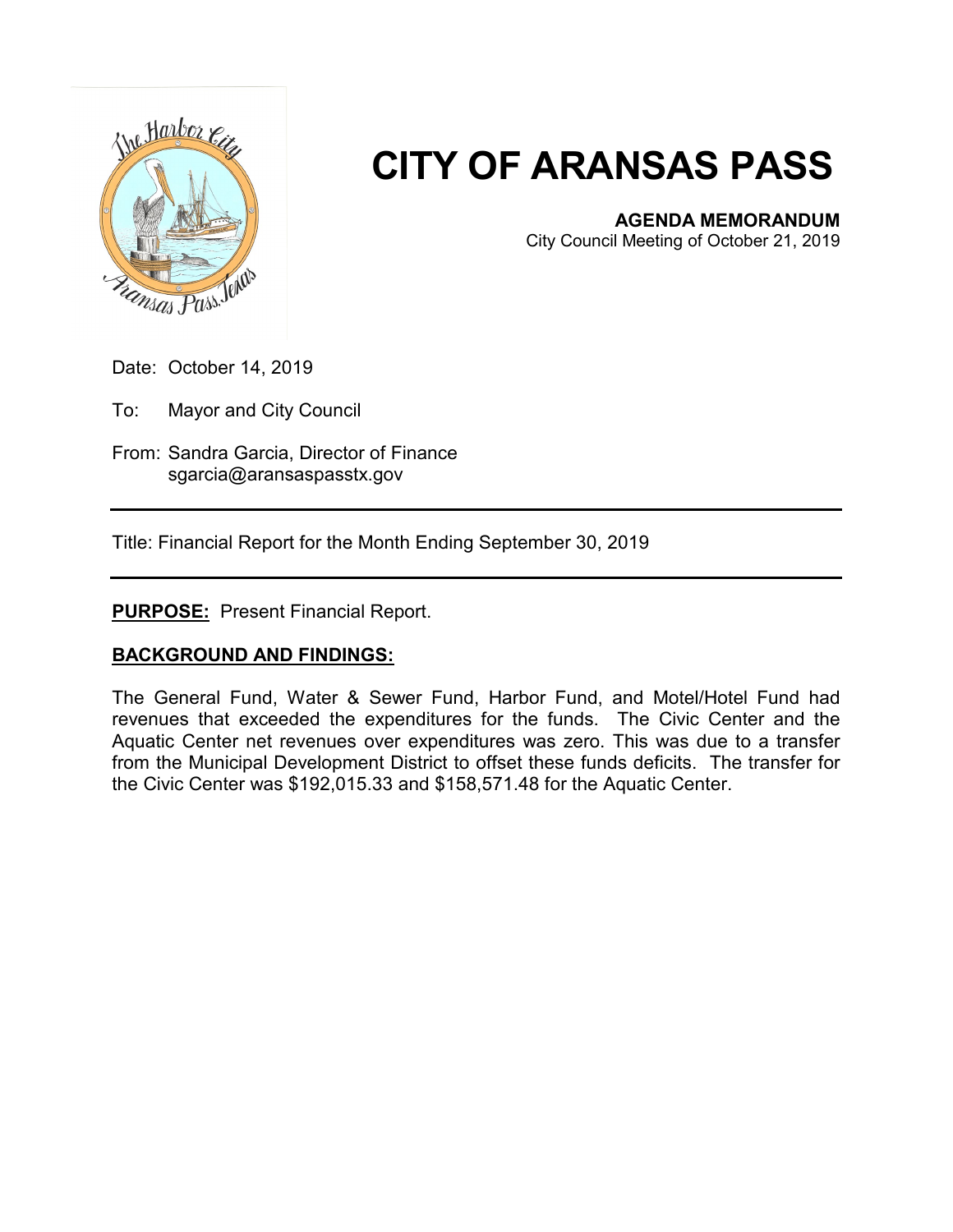## **City of Aransas Pass Financial Report Month The Ending September 30, 2019**

|                               | <b>Current</b>  |                       |                      |                   | Remaining |
|-------------------------------|-----------------|-----------------------|----------------------|-------------------|-----------|
|                               | <b>Budgeted</b> | <b>Current Actual</b> | <b>Annual Budget</b> | <b>YTD Actual</b> | Budget %* |
| <b>General Fund</b>           |                 |                       |                      |                   |           |
| Revenue                       | 654,286         | 553,732               | 9,927,574            | 9,497,665         | 4.33%     |
| Expenditures                  | 851,560         | 607,127               | 9,636,503            | 9,393,602         | 2.52%     |
|                               | (197, 274)      | (53, 395)             | 291,070              | 104,064           |           |
| <b>Debt Service Fund</b>      |                 |                       |                      |                   |           |
| Revenue                       | 5,662           | 14,621                | 1,725,113            | 1,647,808         | 4.48%     |
| Expenditures                  |                 |                       | 1,670,198            | 1,669,552         | 0.04%     |
|                               | 5,662           | 14,621                | 54,915               | (21, 744)         |           |
| <b>Water &amp; Sewer Fund</b> |                 |                       |                      |                   |           |
| Revenue                       | 358,558         | 431,260               | 4,302,700            | 4,245,424         | 1.33%     |
| Expenditures                  | 379,743         | 213,684               | 4,592,811            | 3,280,561         | 28.57%    |
|                               | (21, 184)       | 217,576               | (290, 111)           | 964,863           |           |
| <b>Harbor Fund</b>            |                 |                       |                      |                   |           |
| Revenue                       | 8,190           | 28,862                | 330,000              | 385,534           | $-16.83%$ |
| Expenditures                  | 27,406          | 18,220                | 329,871              | 229,714           | 30.36%    |
|                               | (19, 216)       | 10,642                | 129                  | 155,819           |           |
| <b>Aquatics Center</b>        |                 |                       |                      |                   |           |
| Revenue                       | 200,867         | 163,302               | 384,998              | 348,180           | 9.56%     |
| Expenditures                  | 32,694          | 23,574                | 400,542              | 348,180           | 13.07%    |
|                               | 168,173         | 139,728               | (15, 544)            |                   |           |
| <b>Civic Center</b>           |                 |                       |                      |                   |           |
| Revenue                       | 32,572          | 198,226               | 390,860              | 259,899           | 33.51%    |
| Expenditures                  | 26,175          | 21,377                | 370,800              | 259,899           | 29.91%    |
|                               | 6,397           | 176,849               | 20,060               | 0                 |           |
| <b>Hotel/Motel Fund</b>       |                 |                       |                      |                   |           |
| Revenue                       | 20,492          | 754                   | 245,900              | 188,955           | 23.16%    |
| Expenditures                  | 20,492          |                       | 245,900              | 195,697           | 20.42%    |
|                               |                 | 754                   |                      | (6, 741)          |           |
| <b>Overall</b>                |                 |                       |                      |                   |           |
| Revenue                       | 1,280,627       | 1,390,757             | 17,307,145           | 16,573,466        | 4.24%     |
| Expenditures                  | 1,338,069       | 883,981               | 17,246,625           | 15,377,205        | 10.84%    |
|                               | (57, 442)       | 506,776               | 60,519               | 1,196,261         |           |

\*The remaining budget percent for Revenues should be 0% or less to be on track with budgeted revenues.

\*The remaining budget percent for Expenditures should be 0% or greater to be on track with budgeted expenditures.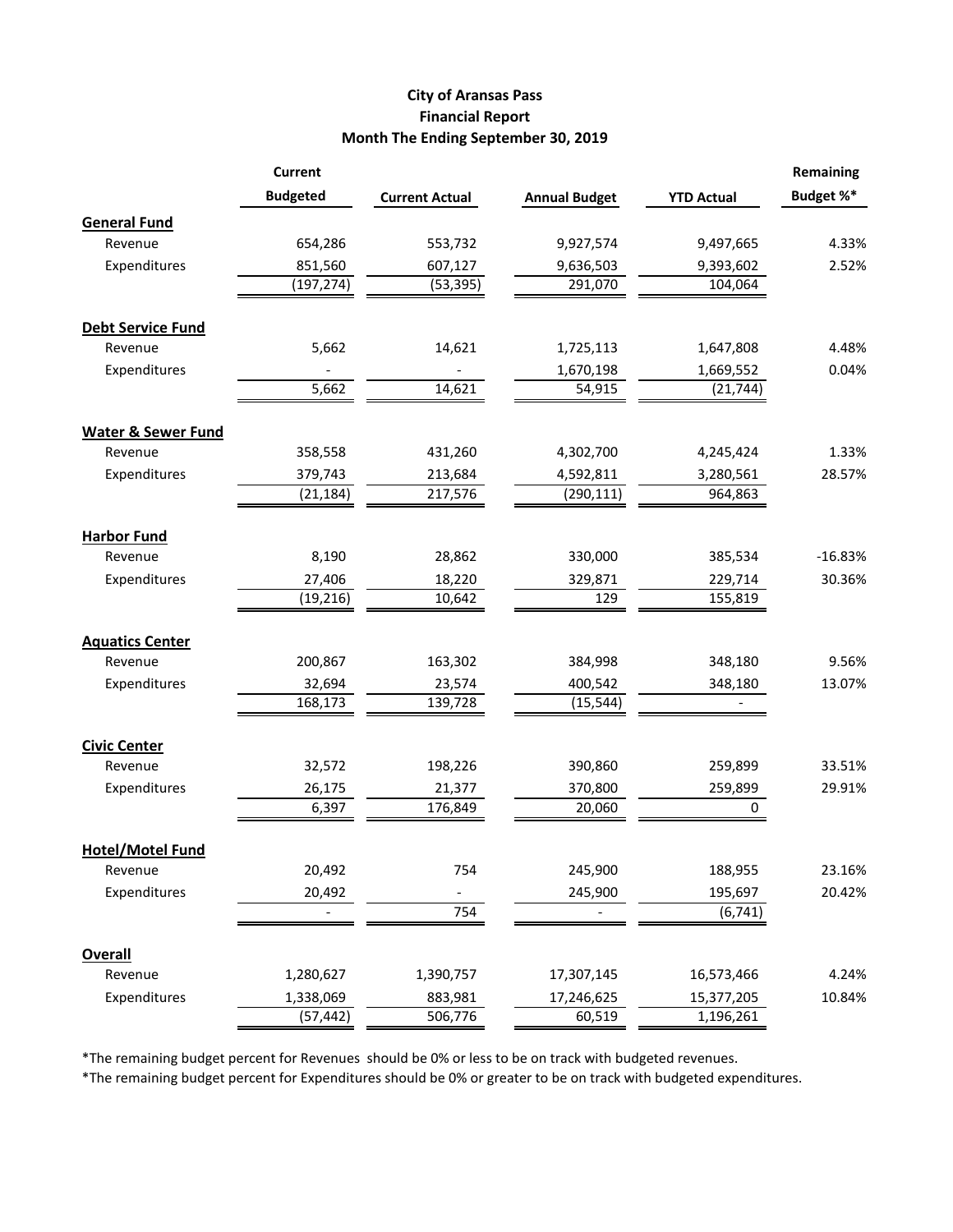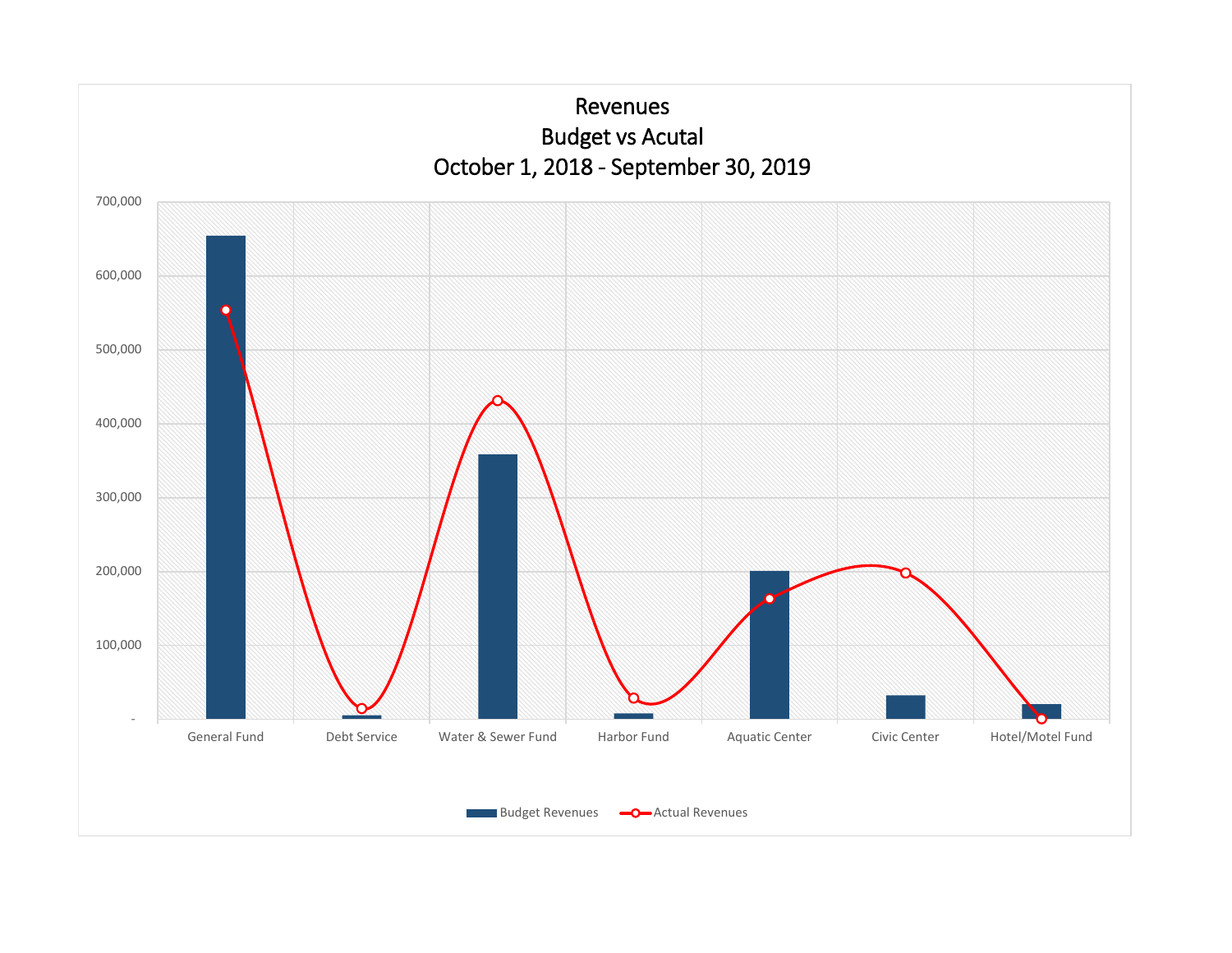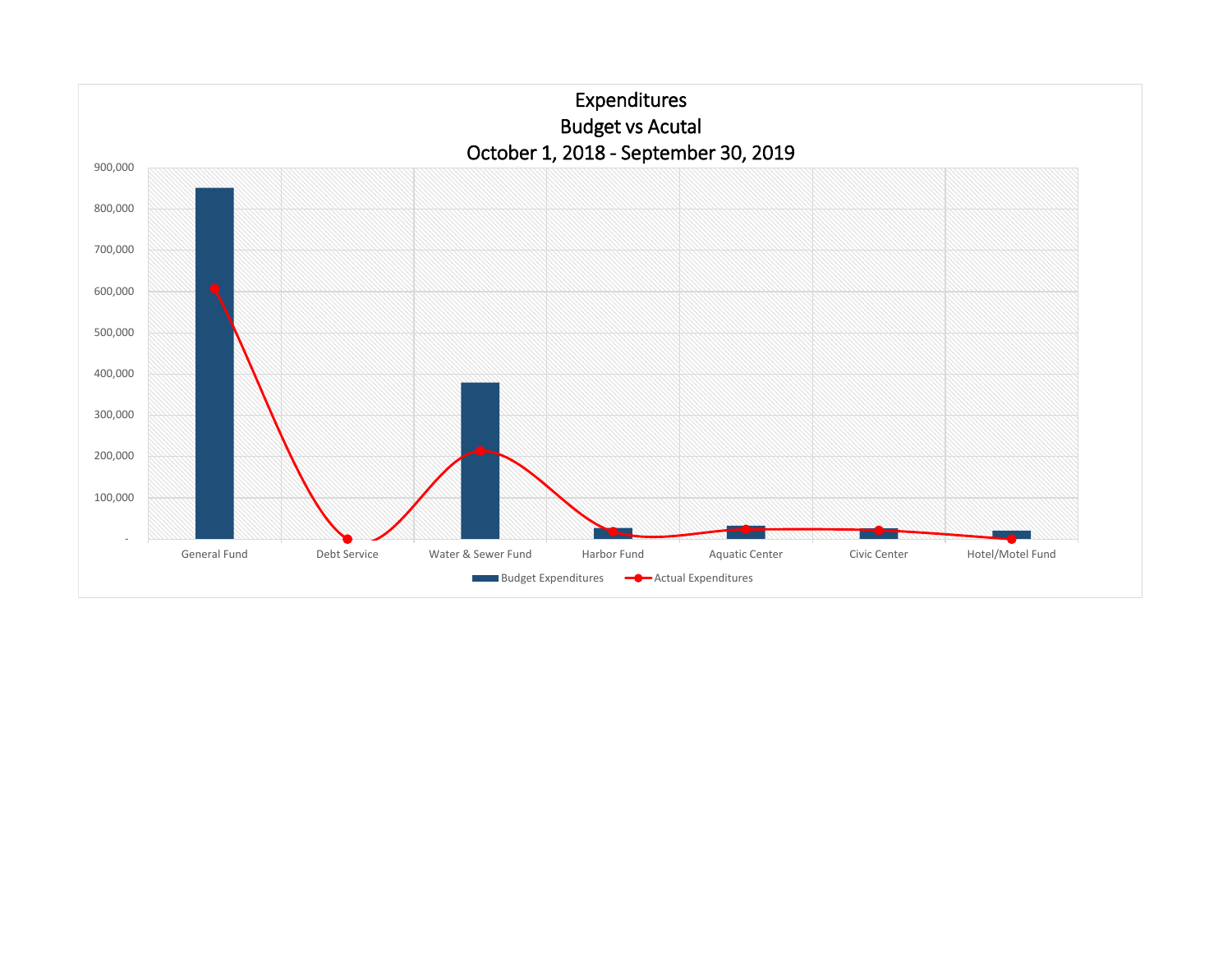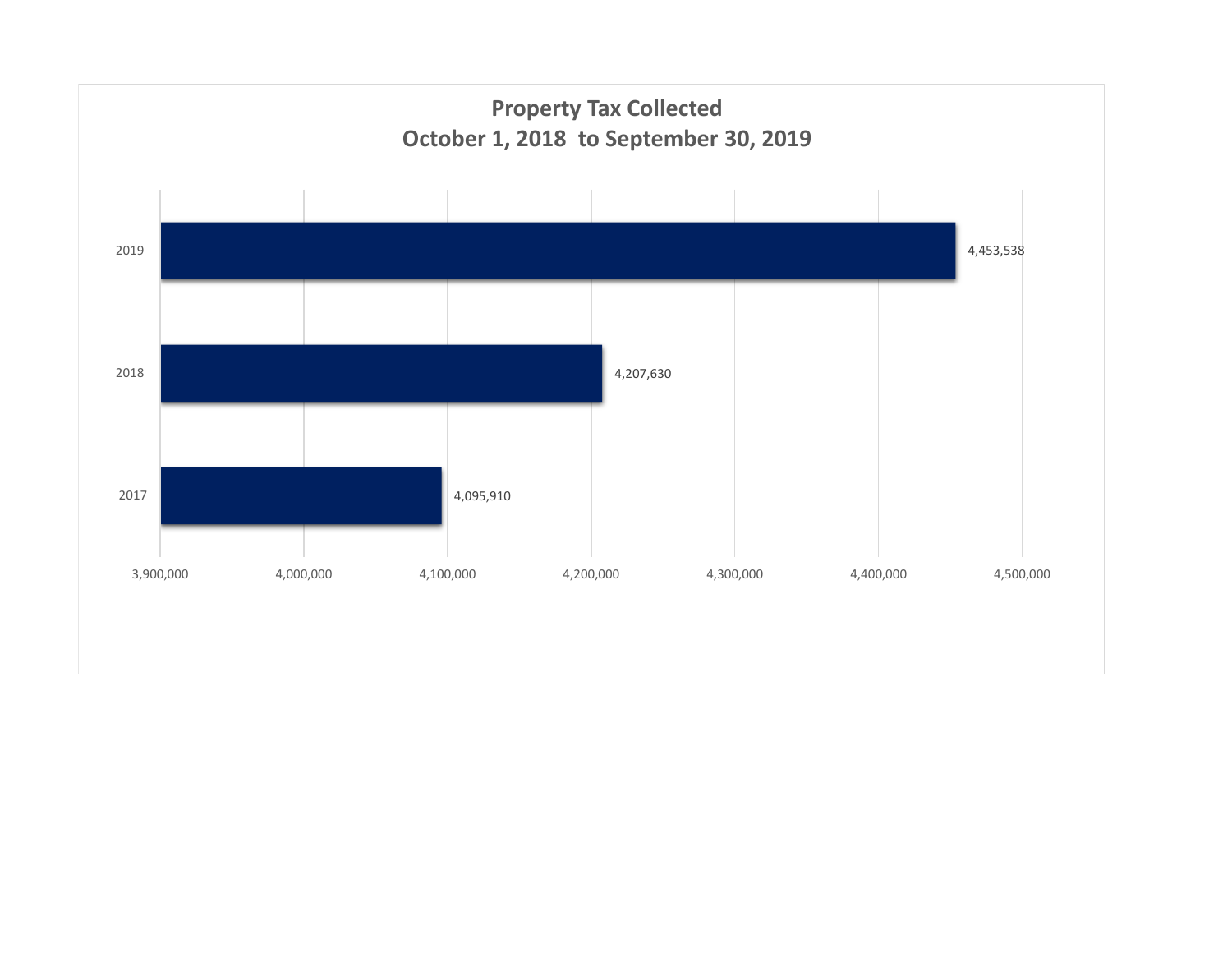